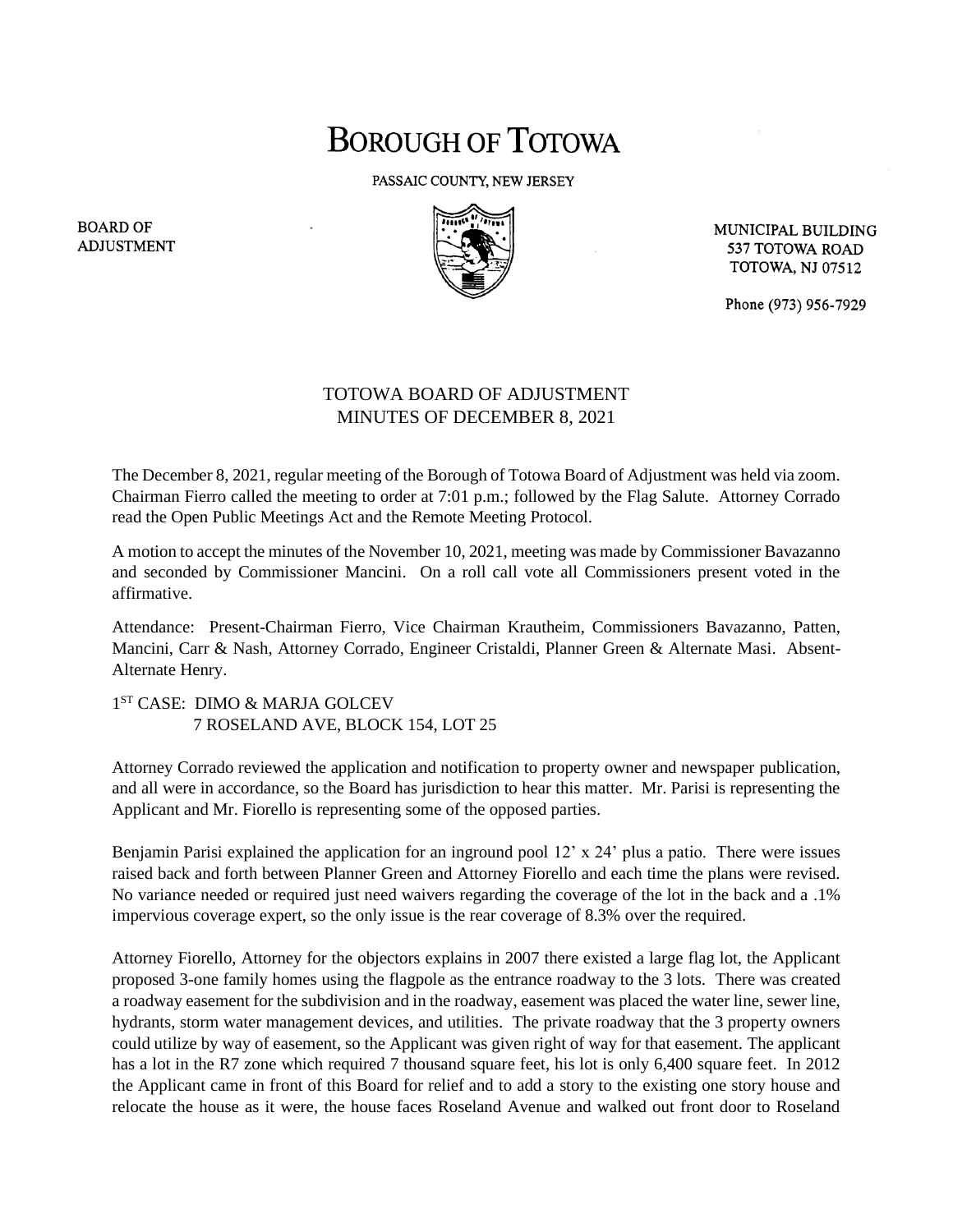Avenue, the Applicant wanted to re-orient the house so he closed off the front of the house and removed the front door, took away the steps and the pathway and aske the Board permission to make the side of house fronting on the private roadway on the front of his house and it was granted by the Board. Because of this the pool would be in the front yard not the side yard and will increase impervious surface requirements.

Dimo Golcev, Applicant, was sworn in by Attorney Corrado. He resided at 7 Roseland Avenue and purchased the home in 2012 with his wife and 2 children 11 and 13 years old. He renovated the home in 2012 and left the foundation and built a 2-story home over the existing foundation. In the renovation the Board approved a 3.6-foot side yard deck and used this as a stairway landing. The construction was completed in June 2013. There was other work approved, a planter, a bench and a 6' high fence was not granted but lower was and they added that shed and pergola that was also approved. The 8' x 10' shed will be taken down if the application is approved. Mr. Golcev would like to build a 12' x 24' pool with pavers around to be able to easily clean the pool, they will be minimum. He would like the pool for his children. Mr. Green's report dated November 2, 2012, states the fence on the survey shows on the northwest and southwest property lines being on the private driveway easement, if this is approved and neighbor does not give consent, will Mr. Golcev remove it. Mr. Golcev will remove it. Commissioner Patten asked about the pond shown on the plans, Mr. Golcev will remove it. Vice Chairman Krautheim asked if there is a seepage pit on the property, Mr. Golcev states there is. Chairman Fierro asked the deepest depth of the pool, Mr. Golcev states it will be 6' and no diving boards. Closest distance from the pool to the sideward is approx. 10'. Commissioner Patten asked if the pool to side yard looks like 14' but not clear if the steps are included or not. Commissioner Bavazanno would like clarity about the issue with the fence and the neighbor side. Mr. Parisi states the fence is a quarter of a foot over on the property line.

Attorney Fiorello asked questions of Applicant Golcev. Was the property was bought in 2012. Mr. Golcev answers yes. Was the front door and walkway on Roseland Avenue at that time. Answer- yes. The private road has sewer and water going through it. Answer- does not know. Does it have drainage? Answer- does not know. Is there a fire hydrant? Answer – yes. The front door is now on the right of roadway. Answer -yes. The garage is on the private roadway? Answer – yes. The patio and firepit on the side yard now? Answer- yes. Is the pergola in the side yard. Answer – yes. The shed and the pond on the side yard? Answer – yes. The private roadway courses along the front of your property and then turns to the right so that it is now on the side of your property. Answer- yes. So, the proposed pool will not only be in your side yard but also be in your front yard. You acknowledged that the past improvements increased the FAR to 61% and the Board accommodated that and approved the variance. In front of your home there is a retaining wall? Answer – yes. This is built with block? Answer – yes. Are there holes in the wall? Answer – yes. Where does the drainage go from the holes? Answer – does not believe anything comes out of them. Commissioner Mancini would like to know how pit the seepage pit is. Expert Mr. Costa will answer that in his testimony. Engineer Cristaldi would like to know what the frontage on the flag lot is. Mr. Parisi states 23'. The frontage is measured on the public road, the lot front on Roseland Avenue where the doorway is not the front of the lot. The lot is created with the frontage on Roseland Avenue. Mr. Golcev states when he applied for the renovations in 2012, he was told he had to keep walkway from the front door to Roseland and he complied and there is also the mailbox still on Roseland Avenue. Ms. Green states it does not matter where the front door is or where any door on your house is-the towns code defines the front yard for the particular lot the front yard is Roseland Avenue.

Robert Costa, Applicants Engineer, business resides at 325 South River Street, Hackensack, NJ and was sworn in by Attorney Corrado. Mr. Costa is considered an expert in his field by the Board. The Application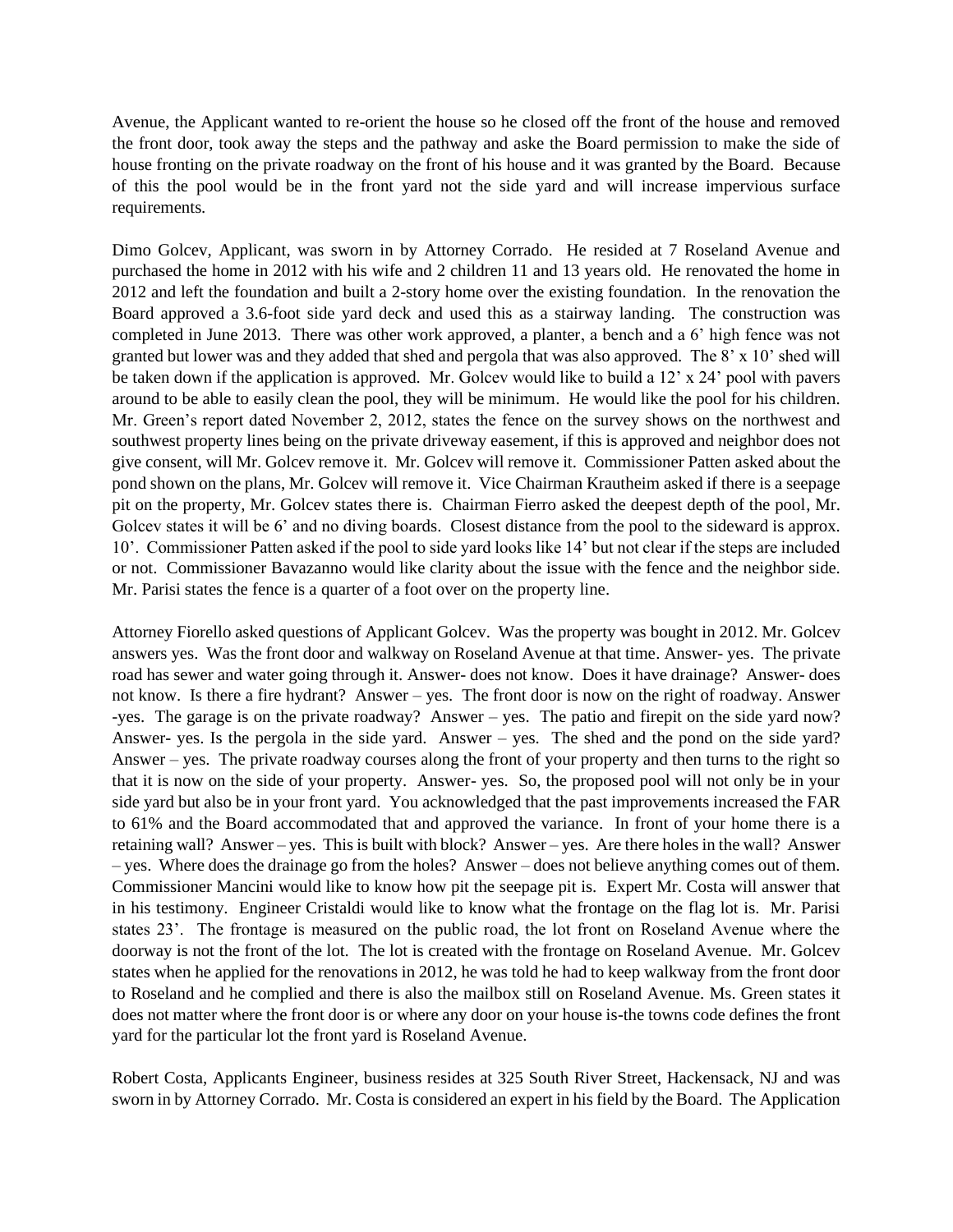is for a 12' x 24' swimming pool, the stairs are 14' from sideline on right side of the pool to the fence. The coverage of 21.1% or 6.4 square feet. He can remove part of the pavers and they will be under the 25% then it becomes a non-issue. Removal of the shed, firepit and pond will subtract all of that and they are adding back 600 square feet. The basement is not finished so it does not count against the FAR. After all that there is one waiver for maximum amount of coverage that is allowed in the rear and side yard. There is a 500-gallon seepage pit that will be installed prior to the installation they will go over with the towns Engineer if he wants it increased based on the soil conditions that may be found during construction, they will enlarge it. The fence will be put in with self-locking gate and be high enough. Commissioner Patten asked if the calculations with impervious coverage in the rear of this property, the drawing do not include the pergola? Mr. Costa sees this as an existing structure in the rear yard but never in impervious coverage and questions if is should be figured in that. There was clarification that it is included in the coverage calculations. Engineer Cristaldi suggest marking as a condition that the Applicant will eliminate any drainage coming out now into the private roadway and revise the storm water calculation accordingly.

Attorney Fiorello refers to the revised plans that were originally dated April 20, 2021 and revised on October 14, 2021. Mr. Costa states this is not relevant, there has been revised plans. Mr. Costa continues to say 25% of this application is the same from the old plans. Attorney Fiorello goes over totals of impervious items square footage. Mr. Costa clarifies the existing structure coverage in the rear yard is roughly 2700 square feet, 15% of that is allowed to be covered or 405 square feet. The exiting pergola is 338 square feet and the existing shed is 46 square feet and the existing wall is 4.5 square feet which gives a total of 388.5 square feet or 14.4%. The proposal is the proposed structure coverage in the rear yard is roughly 2700 square feet, the existing pergola is 338 square feet, the wall 4.5 square feet and the pool 288 square feet with a total of 630.5 square feet. The existing impervious coverage excluding structures is 25% allowed or 1600 square feet which the existing patio is 556 square feet, existing driveway 376 square feet, the walls 471 square feet, existing concrete pad around the ac units is 11 square feet which is a total of 1441 square feet or 22 ½ %.proposed total impervious excluding the structures is remaining patio 284 square feet, existing driveway 376 square feet, existing walks 471 square feet, proposed pool deck 454 square feet, and pool equipment pad and ac units is a total of 1607 square feet or 25.1%. The waiver is being requested because it comes to 23.3%. This requires a waiver, they will reduce the patio to make it small enough to not trigger a waiver request.

Matthew Gillett, witness, resides at 13 Roseland Avenue. His home is located facing where the pool would be installed. Mr. Gillett has lived there since 2017 and objects to this application. His major issue is water runoff, which is already an issue, and the pool is not even there yet. Water had come out of the weep holes form the wall at 7 Roseland Avenue. Exhibit A8 shows the crack in the roadway, and he feels the property cannot accommodate all the modifications that have been approved.

Nasri Nachef, resides at 21 Roseland Avenue. Mr. Nachef's issue with the pool and the noise. He wants to come home from work and relax and get some sleep without noise from kids playing in a pool. Mr. Nachef feels the family can join the pool if they wany to swim.

Magdi Nachef, resides at 21 Roseland Avenue, he has lived there for over 30 years and parking will be an issue and the property is already over built.

At this time the meeting is open to the public.